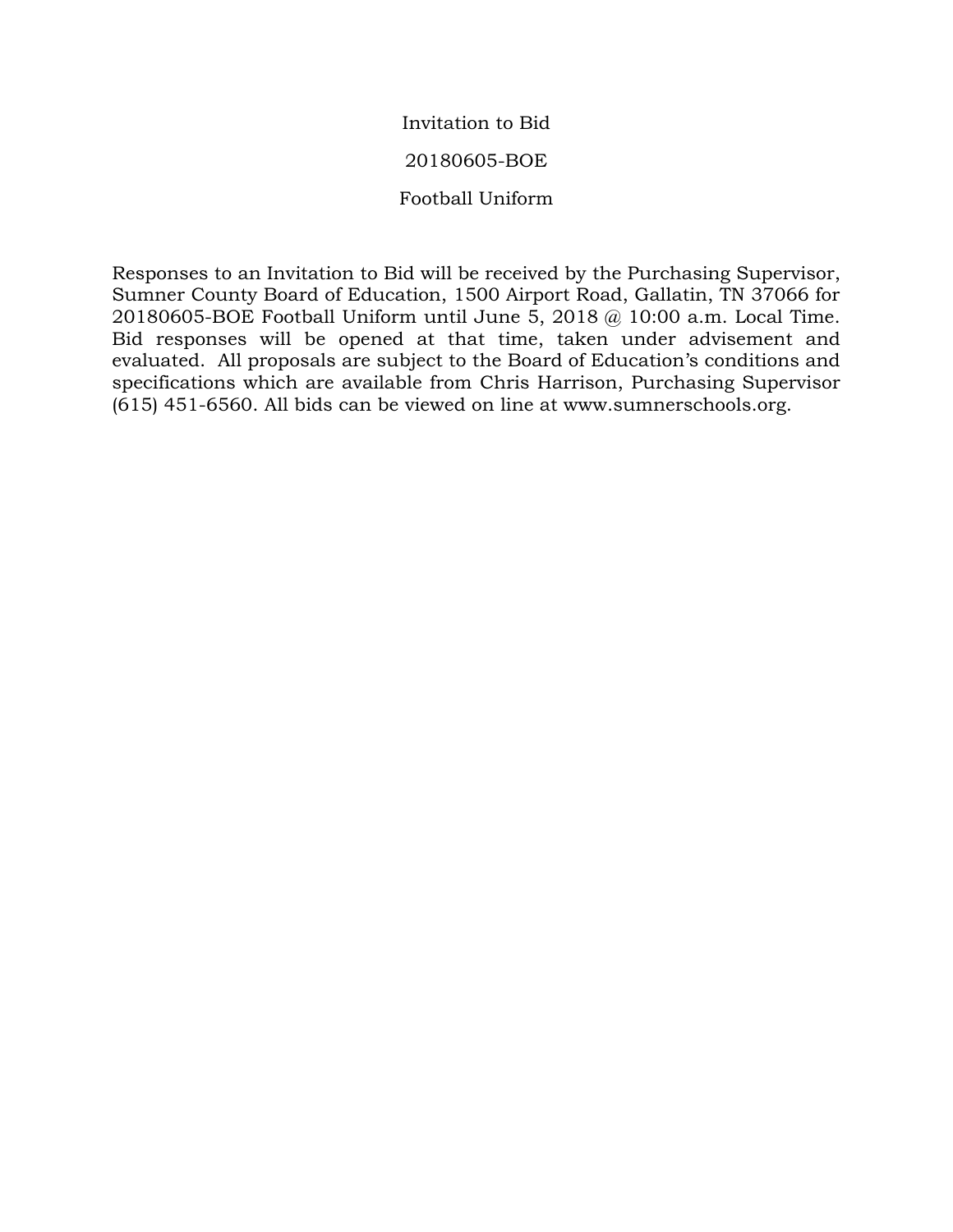# **INVITATION TO BID (ITB)**

#### **NUMBER: 20180605-BOE**

# **SUMNER COUNTY BOARD OF EDUCATION**

*This solicitation document serves as the written determination of the SCS Purchasing Supervisor that the use of Competitive Sealed Proposal for this solicitation is in the best interest of SCS.*

#### **RFP Title: Football Uniform**



## **Purchasing Staff Contact:**

Chris Harrison Janice Wright 615-451-6560 615-451-6569 chris.harrison@sumnerschools.org janice.wright@sumnerschools.org

Purchasing Supervisor **Purchasing Coordinator** 

Release Date: May 21, 2018 **Proposal Due Date: June 5, 2018 @ 10:00 a.m.**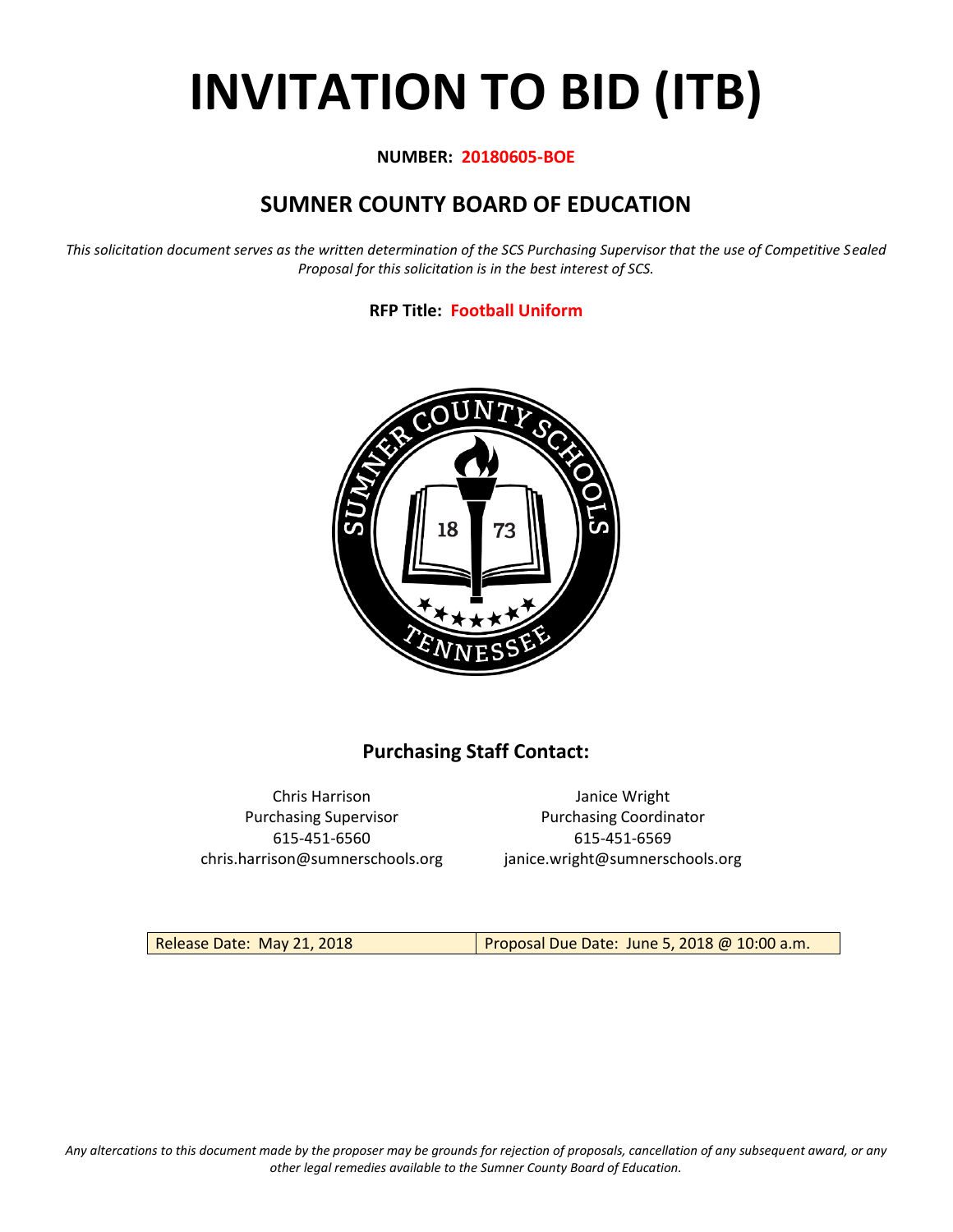## **NOTICE TO PROPOSERS**

There may be one or more amendments to this ITB. In order to receive communication for any such amendments issued specifically to this ITB, the proposer must provide the information requested below to the Sumner County Board of Education (SCS) Purchasing Department. The information may be sent by email to: Chris Harrison, Purchasing Supervisor, chris.harrison@sumnerschools.org. SCS will send amendments only to those proposers which complete and return this information in a timely manner.

| ITB Number:             | 20180605-BOE Football Uniform |
|-------------------------|-------------------------------|
| Company Name:           |                               |
| <b>Mailing Address:</b> |                               |
|                         |                               |
|                         |                               |
| Phone Number:           |                               |
| <b>Contact Person:</b>  |                               |
| <b>Email Address:</b>   |                               |
|                         |                               |
|                         |                               |
| <b>Printed Name:</b>    |                               |
| Date:                   |                               |

Emailed amendments will be sent in a Microsoft Word (Office for Windows) or Portable Document Format (pdf) format. Any alterations to the document made by the proposer may be grounds for rejection of proposal, cancellation of any subsequent award or any other legal remedies available to SCS.

Amendments will also be posted on the SCS website **https://sumnerschools.org/index.php/current-bids-and-rfps** and attached to the solicitation listing as a PDF or WORD file. Check the particular solicitation on the Current Bids and RFPs webpage for any posted amendments.

By completing and returning this form, the Proposer has expressed its intent to provide a proposal for **20180605-BOE Football Uniform.**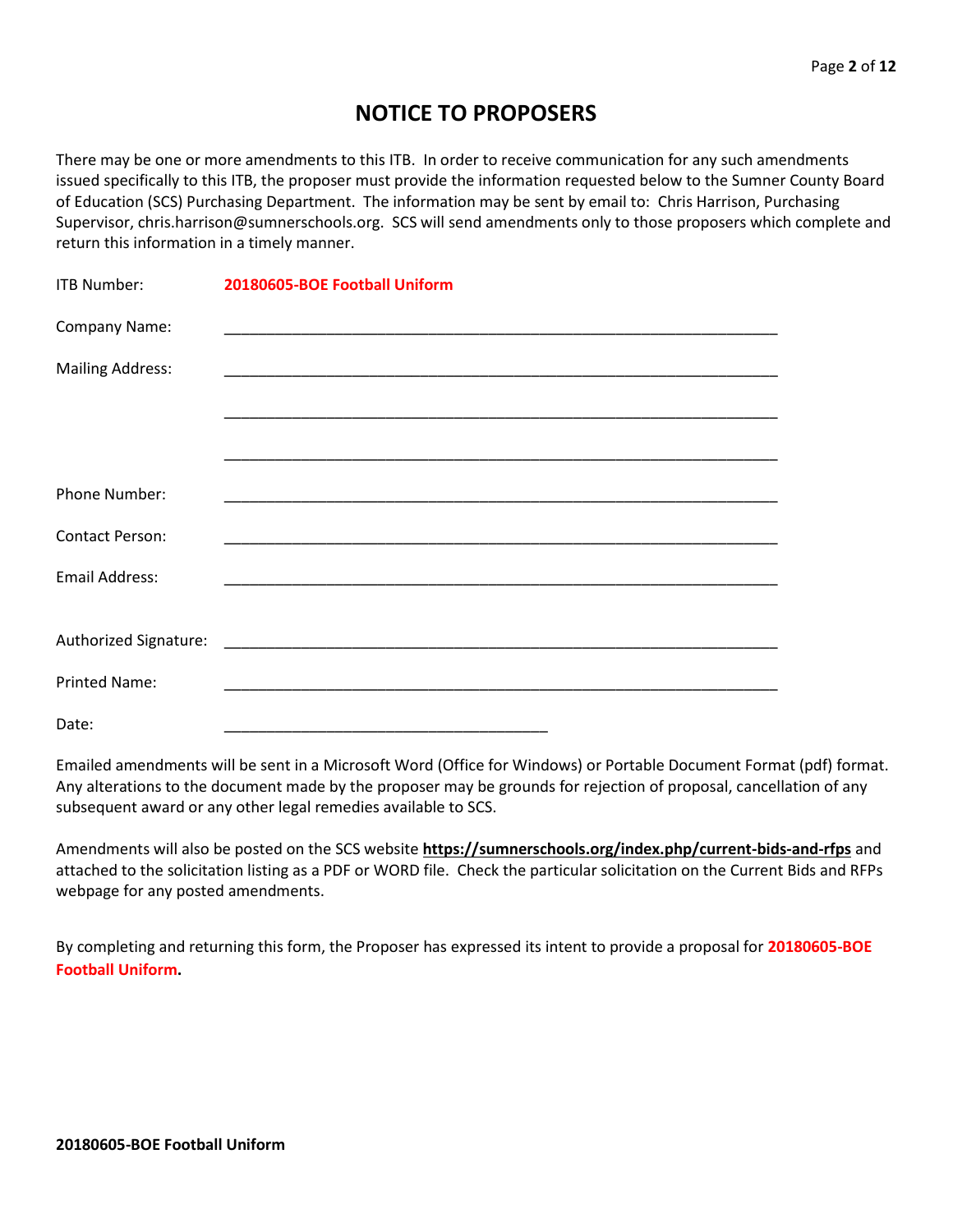## **TABLE OF CONTENTS**

- 1. Specification
- 2. Source Selection and Contract Award
- 3. Schedule of Events
- 4. Delivery of Proposals
- 5. Protests
- 6. New Vendors
- 7. Attachments
	- A. Bid Form/Certification
	- B. IRS Form W9
	- C. Attestation Re Personnel
	- D. Standard Terms and Conditions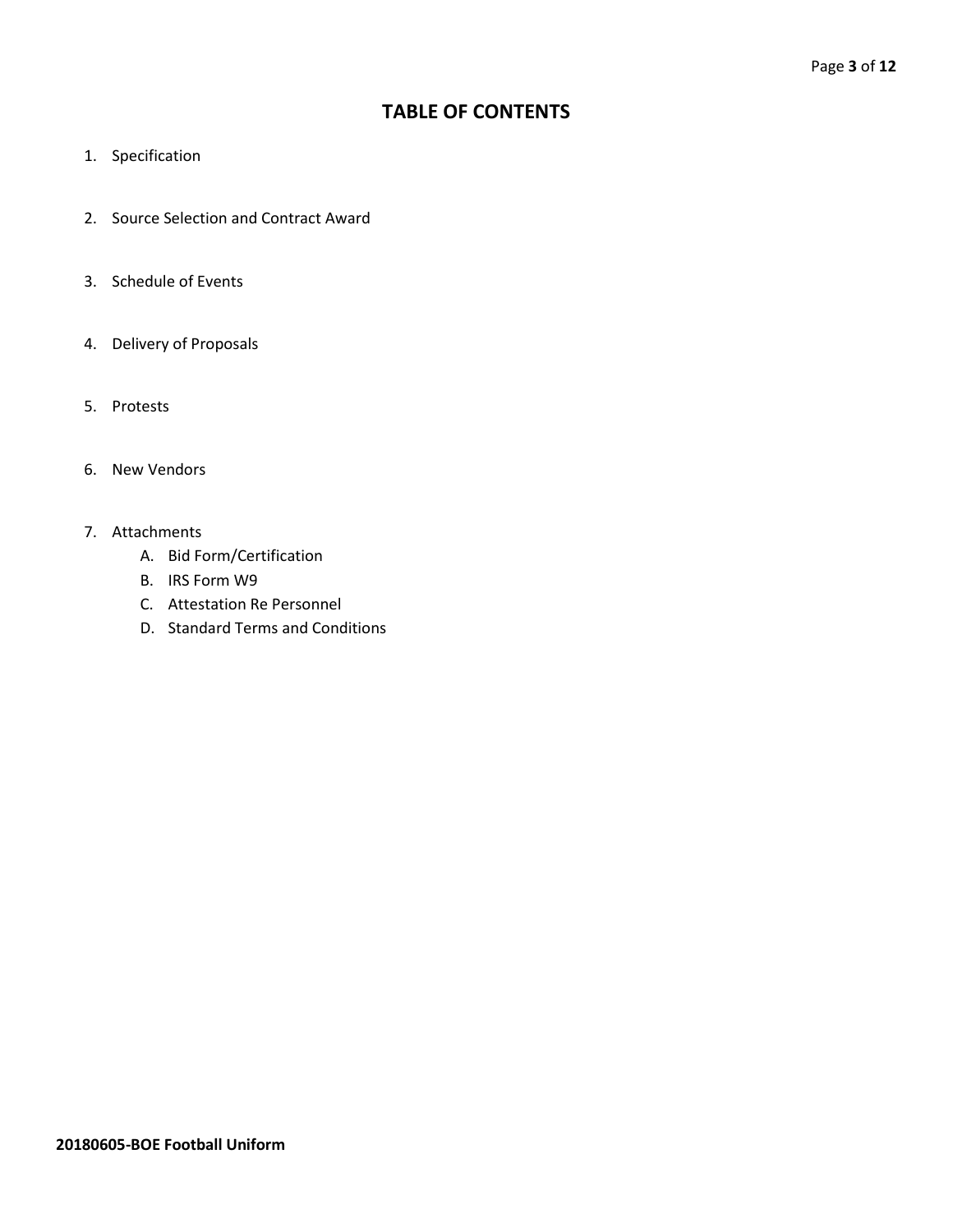1. Specification

The following specification is developed for the Gallatin High School Football Team. The Proposer must indicate if the proposed price includes shipping.

#### **AWAY**

- White Jersey with green and gold striping on shoulders. Must conform to NFHS uniform code. Can be sublimated print or sewn in. White pants with green and gold striping. Preference for pants with no belt. Jersey must have numbers on front and back and on shoulders. Pants must have knee pad pockets. Need numbers 1-99 on jerseys.
- Include a mock-up of the full uniform (front/back/sides) in the bid documentation. A digital reproduction/photograph will suffice.

#### **HOME**

- Green Jersey with gold and white striping on shoulders. Must form to NFHS uniform code. Can be sublimated print or sewn in. Green pants with gold and white striping. Preference for pants with no belt. Jersey must have numbers on front and back and on shoulders. Pants must have knee pad pockets. Need numbers 1-99 on jerseys.
- Include a mock-up of the full uniform (front/back/sides) in the bid documentation. A digital reproduction/photograph will suffice.

#### **DELIVERY ADDRESS**

• Gallatin High School Attn: Mark Williams 700 Dan P. Herron Drive Gallatin, TN 37066

#### **DELIVERY DATE**

• Must be received on or before July 14, 2018. NO EXCEPTIONS.

Contact for questions related to the specifications:

• Mark Williams Head Coach – Gallatin High Football [mark.williams@sumnerschools.org](mailto:mark.williams@sumnerschools.org)

The Proposer must include the following documentation with the proposal:

- List of available sizes for jersey and pant
- Color chart for jersey, pant, inserts and accents
- List of available fonts and text colors
- List of customizable options and associated upcharge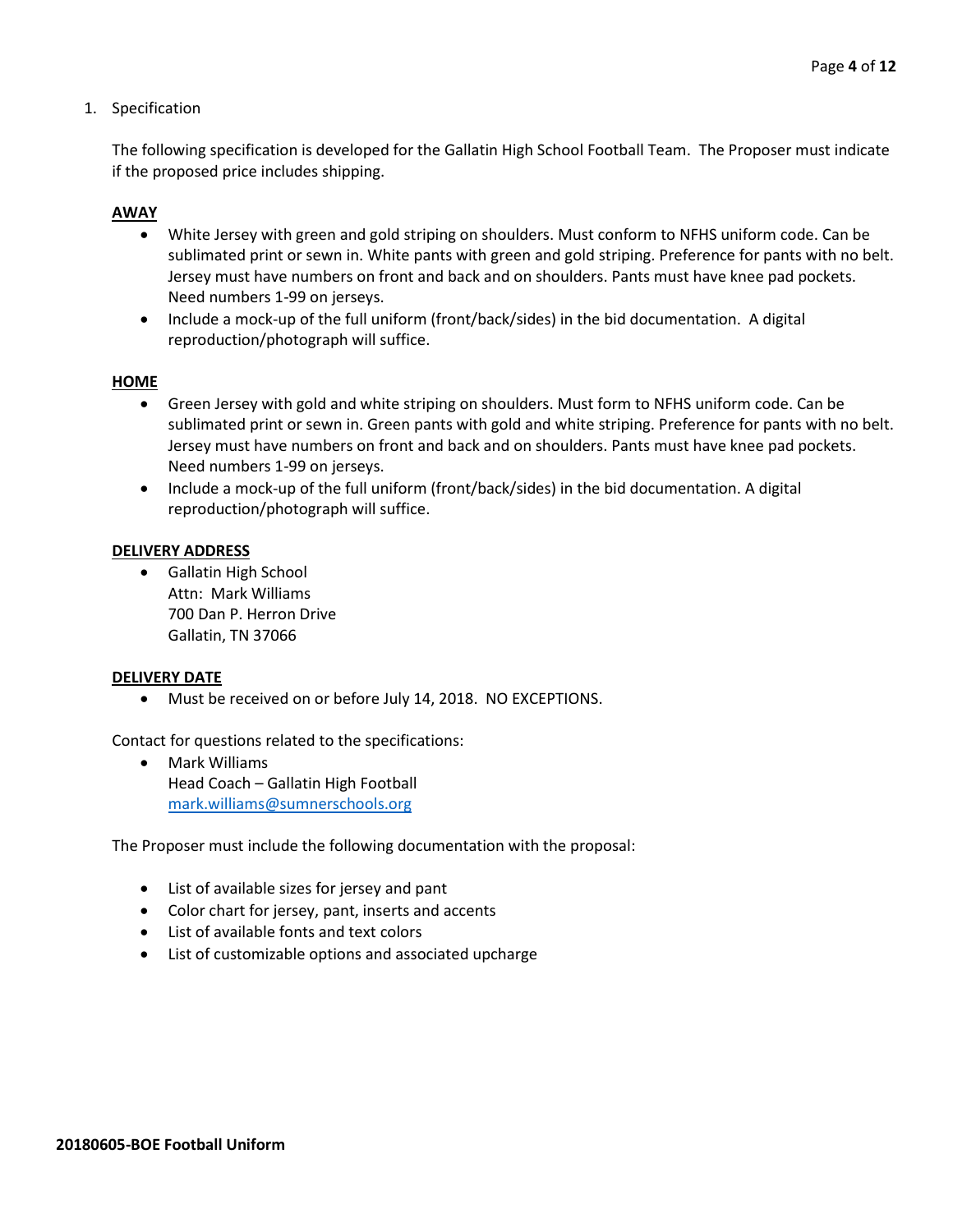- 2. Source Selection and Contract Award
	- Award, if made, will be made to the proposer submitting the lowest cost proposal and whom is also determined to be Responsive.
		- o General Criteria to be determined "Responsive"
			- Does the proposal include all required information?
			- Does the proposal include completed attachment forms?
			- Was the proposal delivered on or before the stated deadline?
	- SCS reserves the right to reject any proposal that takes exception to the specifications unless prior approval is requested and granted by SCS.
	- Upon mutual agreement by both parties, SCS shall grant the right to extend the terms, conditions and prices of contract(s) awarded from this ITB to other Institutions (such as State, Local and/or Public Agencies) who express an interest in participating in any contract that results from this ITB. Each of the "piggyback" Institutions will issue their own purchasing documents for purchase of the goods/services. Proposer agrees that SCS shall bear no responsibility or liability for any agreements between Proposer and the other Institution(s) who desire to exercise this option.
- 3. Schedule of Events

| <b>RFP Issued</b>              | May 21, 2018              |
|--------------------------------|---------------------------|
| <b>Questions DEADLINE</b>      | May 30, 2018              |
| <b>RFP Submission DEADLINE</b> | June 5, 2018 @ 10:00 a.m. |

4. Delivery of Proposals

Sealed proposals will be accepted until **June 5, 2018 @ 10:00 a.m. Local Time**. Proposals received after that time will be deemed invalid. Vendors mailing proposal packages must allow sufficient time to ensure receipt of their package by the time specified. There will be no exceptions. Proposals will be opened and read aloud. The reading of the bids will begin at **10:00 a.m. Local Time**.

Due to the nature of deliveries to the SCS Support Services Facility by carriers such as UPS, FedEx and such like; the proposal package will be accepted if the date and time on the delivery confirmation are indicated to be on or before the Proposal Deadline.

Delivery Address: Sumner County Board of Education Attn: Purchasing Supervisor 1500 Airport Road Gallatin, TN 37066

The package containing the proposal must be sealed and clearly marked on the outside of the package: **"20180605-BOE Football Uniform" DO NOT OPEN**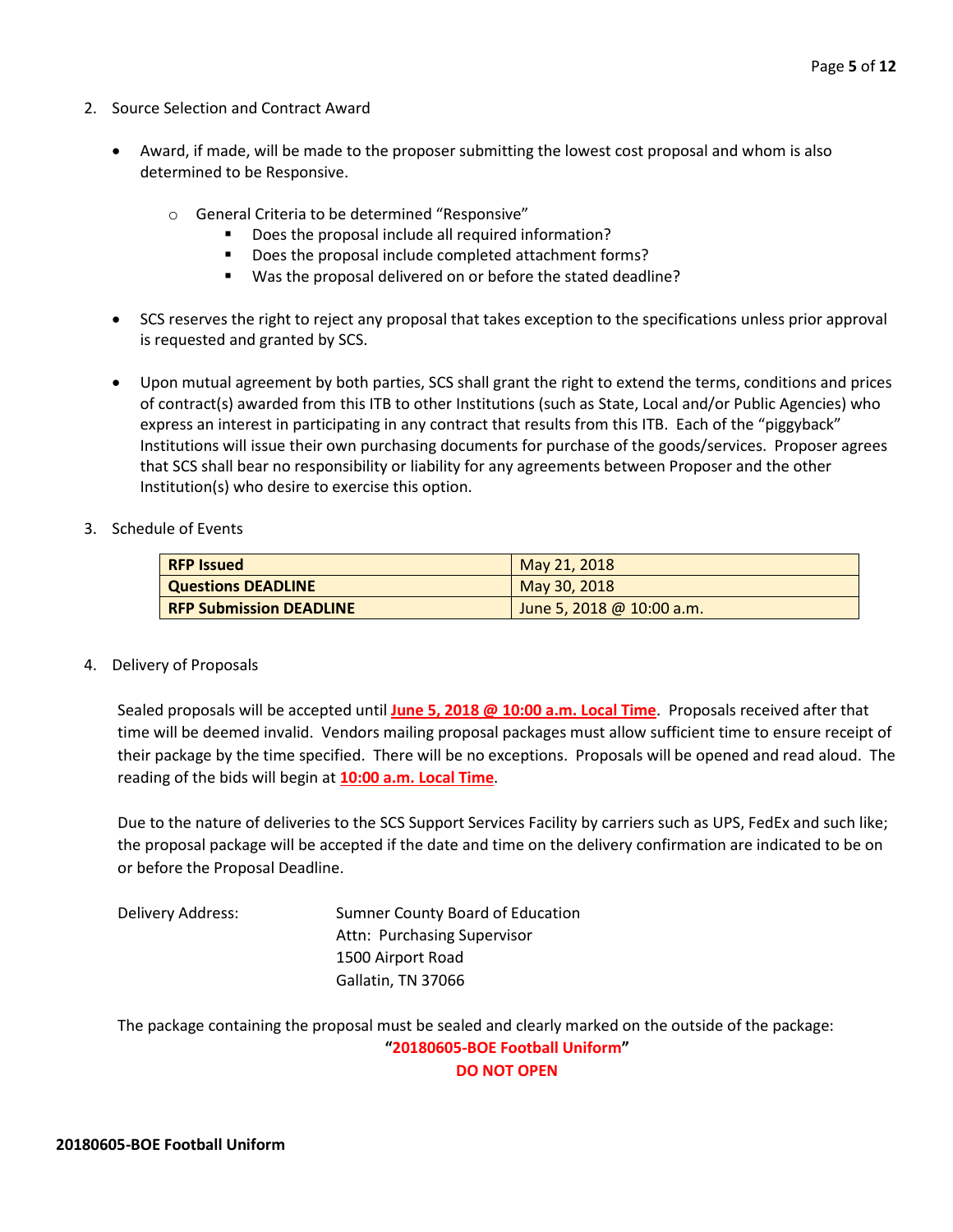#### 5. Protests

In the event that any interested party finds any part of the listed specifications, terms or conditions to be discrepant, incomplete or otherwise questionable in any respect; it shall be the responsibility of the concerned party to notify the SCS Purchasing Office of such matters immediately upon receipt of the ITB. All notifications must be sent to the Purchasing Supervisor via email at [purchasing@sumnerschools.org.](mailto:purchasing@sumnerschools.org)

Any actual or prospective Proposer who is aggrieved in connection with the ITB or award of a contract may protest to the Purchasing Supervisor and/or the Sumner County Board of Education at its regularly scheduled meeting.

#### 6. New Vendors

- To comply with Internal Revenue Service requirements, all vendors who perform any type of service are required to have a current IRS Form W-9 on file with the SCS Finance Department. It is a mandatory requirement to complete the IRS Form W-9 (Attachment 1) included in this RFP.
- To comply with the Tennessee Lawful Employment Act (50-1-702 and 50-1-703), non-employees (individuals paid directly by the employer in exchange for the individual's labor or services) must have on file one (1) of the following documents:
	- o A valid Tennessee driver's license or photo identification;
	- $\circ$  A valid driver's license or photo identification from another state where the license requirements are at least as strict as those in Tennessee;
	- o A birth certificate issued by a U.S. state, jurisdiction or territory;
	- o A U.S. government issued certified birth certificate;
	- o A valid, unexpired U.S. passport;
	- o A U.S. certificate of birth abroad (DS-1350 or FS-545)
	- o A report of birth abroad of a U.S. citizen (FS-240);
	- o A certificate of citizenship (N560 or N561);
	- o A certificate of naturalization (N550, N570 or N578);
	- o A U.S citizen identification card (I-197 or I-179); or
	- $\circ$  Valid alien registration documentation or other proof of current immigration registration recognized by the United States Department of Homeland Security that contains the individual's complete legal name and current alien admission number or alien file number (or numbers if the individual has more than one number).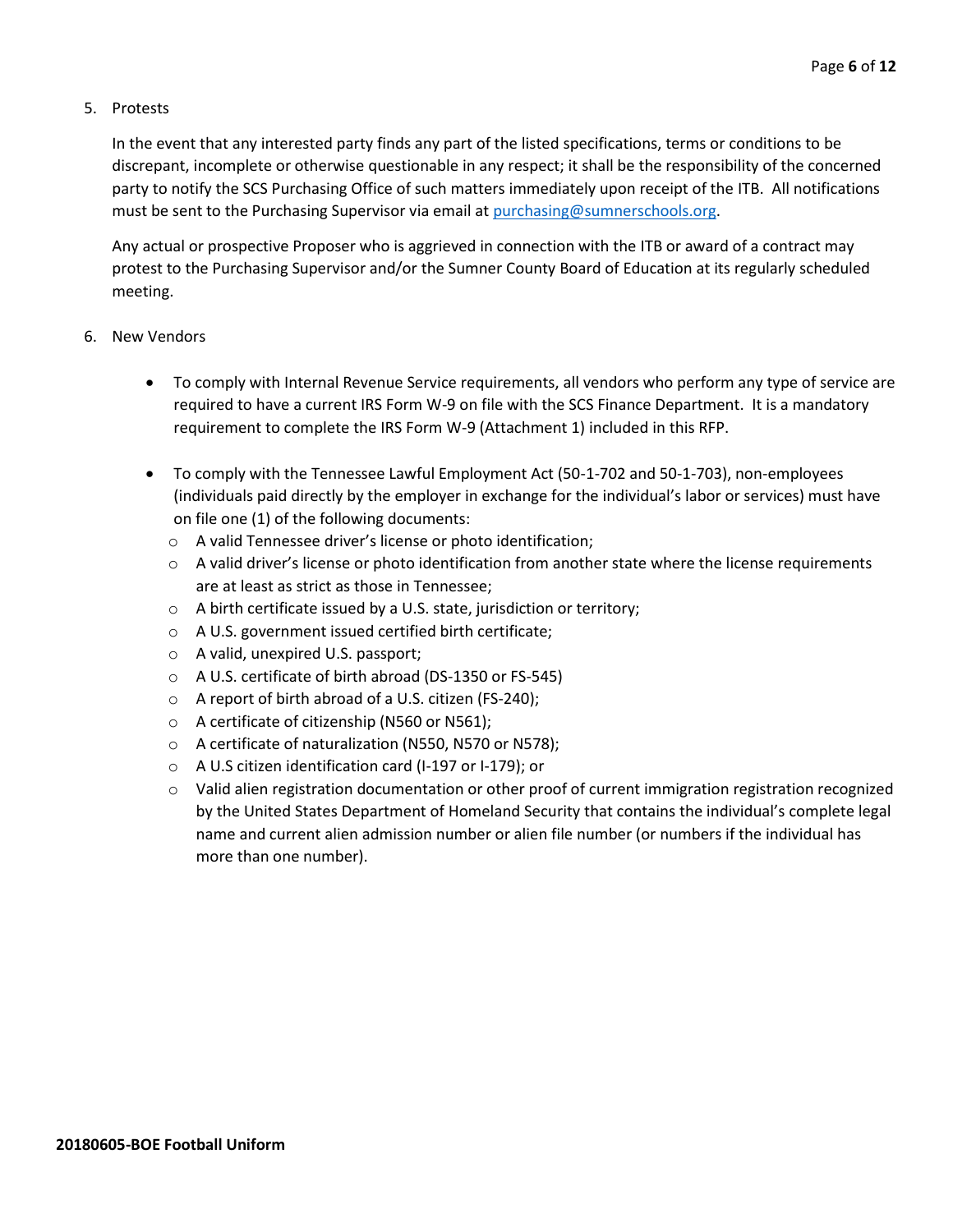#### **7.A Bid Form**



Attn: Purchasing Supervisor 1500 Airport Road Gallatin, TN 37066

Date

| Item No. | <b>Description</b> | Quantity | <b>Unit Price</b> | <b>Extended Total</b> |
|----------|--------------------|----------|-------------------|-----------------------|
|          | Away Jersey        | 95       |                   |                       |
| 2        | Away Pant          | 95       |                   |                       |
| 3        | Home Jersey        | 95       |                   |                       |
| 4        | Home Pant          | 95       |                   |                       |
|          |                    |          |                   |                       |

*\*The listed "Quantity" is an estimate only. Actual numbers may vary. The Unit Price will be utilized for all orders. \*\*Notes must be listed on a separate page.*

By checking this box, Proposer agrees that SCS reserves the right to extend the terms, conditions and prices of this contract to other Institutions (such as State, Local and/or Public Agencies) who express an interest in participating in any contract that results from this ITB. Each of the piggyback Institutions will issue their own purchasing documents for the goods/service. Proposer agrees that SCS shall bear no responsibility or liability for any agreements between Proposer and the other Institution(s) who desire to exercise this option.

| <b>AUTHORIZED SIGNATURE:</b> |  |
|------------------------------|--|
| <b>PRINTED NAME:</b>         |  |
| TITLE:                       |  |
| <b>COMPANY NAME:</b>         |  |
| <b>PHONE:</b>                |  |
| <b>EMAIL</b>                 |  |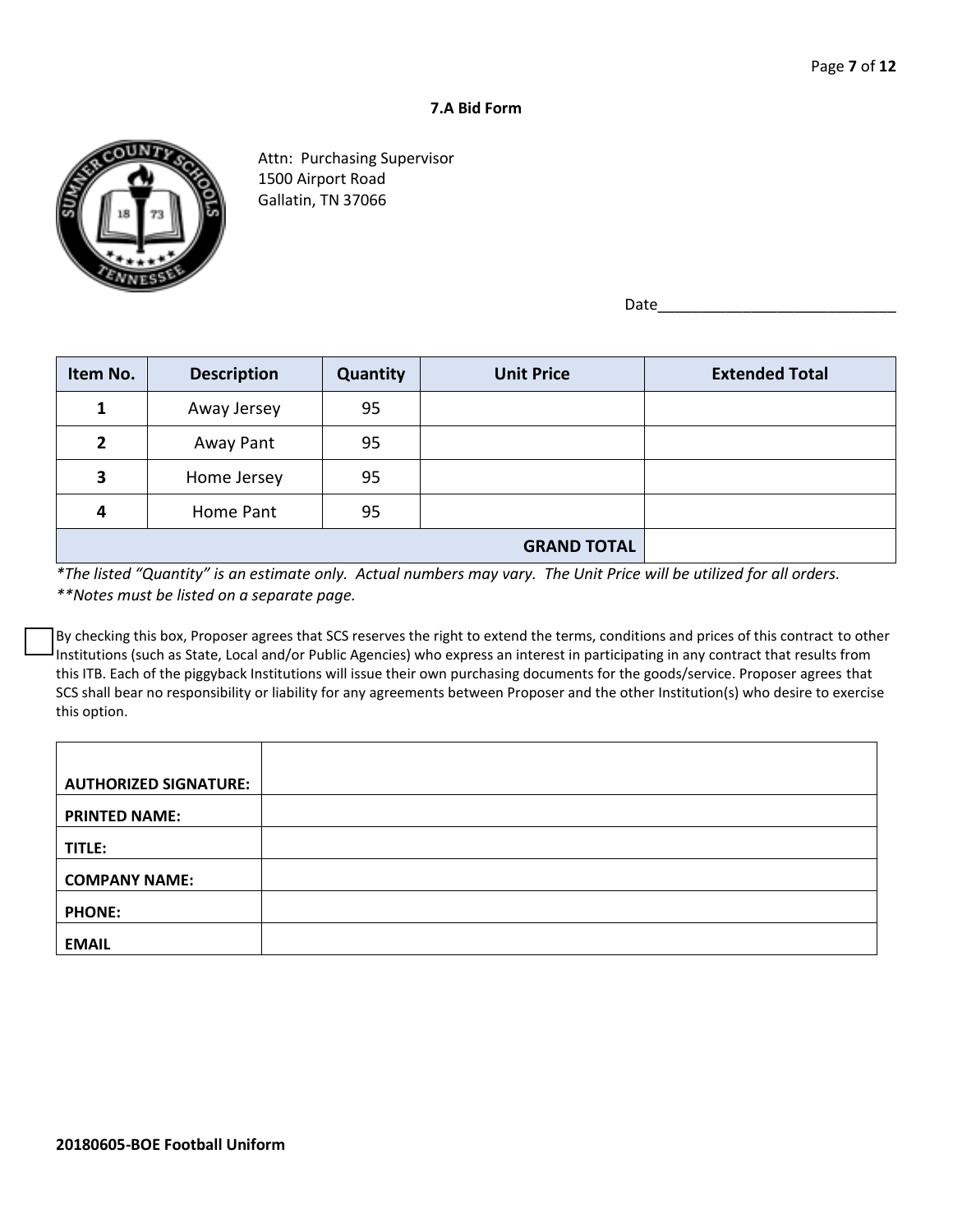#### 7.B IRS Form W9

|                                                                                                                                                                                                                                                                                                                                                                                                                                                                                                                                                                                                                                                                                                                                                                             | <b>Request for Taxpayer</b><br><b>Identification Number and Certification</b><br>(Rev. December 2014)<br>Department of the Treasury<br>Internal Revenue Service<br>1 Name (as shown on your income tax return). Name is required on this line; do not leave this line blank. |                                                                                                                                                                                                                                                                                                                                                                                                                                                                                                             |                                                                                                                                                                     |                                                                                                                                                                                                                                                                                          | Give Form to the<br>requester. Do not<br>send to the IRS. |  |  |  |
|-----------------------------------------------------------------------------------------------------------------------------------------------------------------------------------------------------------------------------------------------------------------------------------------------------------------------------------------------------------------------------------------------------------------------------------------------------------------------------------------------------------------------------------------------------------------------------------------------------------------------------------------------------------------------------------------------------------------------------------------------------------------------------|------------------------------------------------------------------------------------------------------------------------------------------------------------------------------------------------------------------------------------------------------------------------------|-------------------------------------------------------------------------------------------------------------------------------------------------------------------------------------------------------------------------------------------------------------------------------------------------------------------------------------------------------------------------------------------------------------------------------------------------------------------------------------------------------------|---------------------------------------------------------------------------------------------------------------------------------------------------------------------|------------------------------------------------------------------------------------------------------------------------------------------------------------------------------------------------------------------------------------------------------------------------------------------|-----------------------------------------------------------|--|--|--|
| οi                                                                                                                                                                                                                                                                                                                                                                                                                                                                                                                                                                                                                                                                                                                                                                          | 2 Business name/disregarded entity name, if different from above                                                                                                                                                                                                             |                                                                                                                                                                                                                                                                                                                                                                                                                                                                                                             |                                                                                                                                                                     |                                                                                                                                                                                                                                                                                          |                                                           |  |  |  |
| page<br>3 Check appropriate box for federal tax classification; check only one of the following seven boxes:<br>Specific Instructions on<br>S Corporation Partnership<br>Individual/sole proprietor or<br>C Corporation<br>single-member LLC<br>Print or type<br>Limited liability company. Enter the tax classification (C=C corporation, S=S corporation, P=partnership) ▶<br>Note. For a single-member LLC that is disregarded, do not check LLC; check the appropriate box in the line above for<br>the tax classification of the single-member owner.<br>Other (see instructions) ▶<br>5 Address (number, street, and apt. or suite no.)<br>6 City, state, and ZIP code<br>See                                                                                         |                                                                                                                                                                                                                                                                              |                                                                                                                                                                                                                                                                                                                                                                                                                                                                                                             | Trust/estate                                                                                                                                                        | 4 Exemptions (codes apply only to<br>certain entities, not individuals; see<br>instructions on page 3):<br>Exempt payee code (if any)<br>Exemption from FATCA reporting<br>code (if any)<br>(Applies to accounts maintained outside the U.S.)<br>Requester's name and address (optional) |                                                           |  |  |  |
|                                                                                                                                                                                                                                                                                                                                                                                                                                                                                                                                                                                                                                                                                                                                                                             |                                                                                                                                                                                                                                                                              | 7 List account number(s) here (optional)                                                                                                                                                                                                                                                                                                                                                                                                                                                                    |                                                                                                                                                                     |                                                                                                                                                                                                                                                                                          |                                                           |  |  |  |
| Part I                                                                                                                                                                                                                                                                                                                                                                                                                                                                                                                                                                                                                                                                                                                                                                      |                                                                                                                                                                                                                                                                              | <b>Taxpayer Identification Number (TIN)</b>                                                                                                                                                                                                                                                                                                                                                                                                                                                                 |                                                                                                                                                                     |                                                                                                                                                                                                                                                                                          |                                                           |  |  |  |
| Enter your TIN in the appropriate box. The TIN provided must match the name given on line 1 to avoid<br>backup withholding. For individuals, this is generally your social security number (SSN). However, for a<br>resident alien, sole proprietor, or disregarded entity, see the Part I instructions on page 3. For other<br>entities, it is your employer identification number (EIN). If you do not have a number, see How to get a<br>TIN on page 3.<br>Note. If the account is in more than one name, see the instructions for line 1 and the chart on page 4 for<br>guidelines on whose number to enter.                                                                                                                                                            |                                                                                                                                                                                                                                                                              |                                                                                                                                                                                                                                                                                                                                                                                                                                                                                                             | Social security number<br>or<br><b>Employer identification number</b>                                                                                               |                                                                                                                                                                                                                                                                                          |                                                           |  |  |  |
| Part II                                                                                                                                                                                                                                                                                                                                                                                                                                                                                                                                                                                                                                                                                                                                                                     | <b>Certification</b>                                                                                                                                                                                                                                                         |                                                                                                                                                                                                                                                                                                                                                                                                                                                                                                             |                                                                                                                                                                     |                                                                                                                                                                                                                                                                                          |                                                           |  |  |  |
|                                                                                                                                                                                                                                                                                                                                                                                                                                                                                                                                                                                                                                                                                                                                                                             | Under penalties of perjury, I certify that:                                                                                                                                                                                                                                  |                                                                                                                                                                                                                                                                                                                                                                                                                                                                                                             |                                                                                                                                                                     |                                                                                                                                                                                                                                                                                          |                                                           |  |  |  |
|                                                                                                                                                                                                                                                                                                                                                                                                                                                                                                                                                                                                                                                                                                                                                                             |                                                                                                                                                                                                                                                                              | 1. The number shown on this form is my correct taxpayer identification number (or I am waiting for a number to be issued to me); and<br>2. I am not subject to backup withholding because: (a) I am exempt from backup withholding, or (b) I have not been notified by the Internal Revenue<br>Service (IRS) that I am subject to backup withholding as a result of a failure to report all interest or dividends, or (c) the IRS has notified me that I am<br>no longer subject to backup withholding; and |                                                                                                                                                                     |                                                                                                                                                                                                                                                                                          |                                                           |  |  |  |
|                                                                                                                                                                                                                                                                                                                                                                                                                                                                                                                                                                                                                                                                                                                                                                             |                                                                                                                                                                                                                                                                              | 3. I am a U.S. citizen or other U.S. person (defined below); and                                                                                                                                                                                                                                                                                                                                                                                                                                            |                                                                                                                                                                     |                                                                                                                                                                                                                                                                                          |                                                           |  |  |  |
| 4. The FATCA code(s) entered on this form (if any) indicating that I am exempt from FATCA reporting is correct.<br>Certification instructions. You must cross out item 2 above if you have been notified by the IRS that you are currently subject to backup withholding<br>because you have failed to report all interest and dividends on your tax return. For real estate transactions, item 2 does not apply. For mortgage<br>interest paid, acquisition or abandonment of secured property, cancellation of debt, contributions to an individual retirement arrangement (IRA), and<br>generally, payments other than interest and dividends, you are not required to sign the certification, but you must provide your correct TIN. See the<br>instructions on page 3. |                                                                                                                                                                                                                                                                              |                                                                                                                                                                                                                                                                                                                                                                                                                                                                                                             |                                                                                                                                                                     |                                                                                                                                                                                                                                                                                          |                                                           |  |  |  |
| Sign<br>Here                                                                                                                                                                                                                                                                                                                                                                                                                                                                                                                                                                                                                                                                                                                                                                | Signature of<br>Date $\blacktriangleright$<br>U.S. person $\blacktriangleright$                                                                                                                                                                                              |                                                                                                                                                                                                                                                                                                                                                                                                                                                                                                             |                                                                                                                                                                     |                                                                                                                                                                                                                                                                                          |                                                           |  |  |  |
| · Form 1098 (home mortgage interest), 1098-E (student loan interest), 1098-T<br><b>General Instructions</b>                                                                                                                                                                                                                                                                                                                                                                                                                                                                                                                                                                                                                                                                 |                                                                                                                                                                                                                                                                              |                                                                                                                                                                                                                                                                                                                                                                                                                                                                                                             |                                                                                                                                                                     |                                                                                                                                                                                                                                                                                          |                                                           |  |  |  |
| Section references are to the Internal Revenue Code unless otherwise noted.                                                                                                                                                                                                                                                                                                                                                                                                                                                                                                                                                                                                                                                                                                 |                                                                                                                                                                                                                                                                              | (tuition)<br>· Form 1099-C (canceled debt)                                                                                                                                                                                                                                                                                                                                                                                                                                                                  |                                                                                                                                                                     |                                                                                                                                                                                                                                                                                          |                                                           |  |  |  |
| Future developments. Information about developments affecting Form W-9 (such<br>. Form 1099-A (acquisition or abandonment of secured property)                                                                                                                                                                                                                                                                                                                                                                                                                                                                                                                                                                                                                              |                                                                                                                                                                                                                                                                              |                                                                                                                                                                                                                                                                                                                                                                                                                                                                                                             |                                                                                                                                                                     |                                                                                                                                                                                                                                                                                          |                                                           |  |  |  |
| as legislation enacted after we release it) is at www.irs.gov/fw9.                                                                                                                                                                                                                                                                                                                                                                                                                                                                                                                                                                                                                                                                                                          |                                                                                                                                                                                                                                                                              | Use Form W-9 only if you are a U.S. person (including a resident alien), to<br>provide your correct TIN.                                                                                                                                                                                                                                                                                                                                                                                                    |                                                                                                                                                                     |                                                                                                                                                                                                                                                                                          |                                                           |  |  |  |
| <b>Purpose of Form</b><br>If you do not return Form W-9 to the requester with a TIN, you might be subject<br>An individual or entity (Form W-9 requester) who is required to file an information<br>to backup withholding. See What is backup withholding? on page 2.<br>return with the IRS must obtain your correct taxpayer identification number (TIN)<br>which may be your social security number (SSN), individual taxpayer identification<br>By signing the filled-out form, you:<br>number (ITIN), adoption taxpayer identification number (ATIN), or employer<br>1. Certify that the TIN you are giving is correct (or you are waiting for a number<br>identification number (EIN), to report on an information return the amount paid to                          |                                                                                                                                                                                                                                                                              |                                                                                                                                                                                                                                                                                                                                                                                                                                                                                                             |                                                                                                                                                                     |                                                                                                                                                                                                                                                                                          |                                                           |  |  |  |
| to be issued).<br>you, or other amount reportable on an information return. Examples of information<br>2. Certify that you are not subject to backup withholding, or<br>returns include, but are not limited to, the following:                                                                                                                                                                                                                                                                                                                                                                                                                                                                                                                                             |                                                                                                                                                                                                                                                                              |                                                                                                                                                                                                                                                                                                                                                                                                                                                                                                             |                                                                                                                                                                     |                                                                                                                                                                                                                                                                                          |                                                           |  |  |  |
| 3. Claim exemption from backup withholding if you are a U.S. exempt payee. If<br>· Form 1099-INT (interest earned or paid)                                                                                                                                                                                                                                                                                                                                                                                                                                                                                                                                                                                                                                                  |                                                                                                                                                                                                                                                                              |                                                                                                                                                                                                                                                                                                                                                                                                                                                                                                             |                                                                                                                                                                     |                                                                                                                                                                                                                                                                                          |                                                           |  |  |  |
| . Form 1099-DIV (dividends, including those from stocks or mutual funds)                                                                                                                                                                                                                                                                                                                                                                                                                                                                                                                                                                                                                                                                                                    |                                                                                                                                                                                                                                                                              |                                                                                                                                                                                                                                                                                                                                                                                                                                                                                                             | applicable, you are also certifying that as a U.S. person, your allocable share of<br>any partnership income from a U.S. trade or business is not subject to the    |                                                                                                                                                                                                                                                                                          |                                                           |  |  |  |
| * Form 1099-MISC (various types of income, prizes, awards, or gross proceeds)<br>withholding tax on foreign partners' share of effectively connected income, and                                                                                                                                                                                                                                                                                                                                                                                                                                                                                                                                                                                                            |                                                                                                                                                                                                                                                                              |                                                                                                                                                                                                                                                                                                                                                                                                                                                                                                             |                                                                                                                                                                     |                                                                                                                                                                                                                                                                                          |                                                           |  |  |  |
| brokers)                                                                                                                                                                                                                                                                                                                                                                                                                                                                                                                                                                                                                                                                                                                                                                    |                                                                                                                                                                                                                                                                              | . Form 1099-B (stock or mutual fund sales and certain other transactions by                                                                                                                                                                                                                                                                                                                                                                                                                                 | 4. Certify that FATCA code(s) entered on this form (if any) indicating that you are<br>exempt from the FATCA reporting, is correct. See What is FATCA reporting? on |                                                                                                                                                                                                                                                                                          |                                                           |  |  |  |
|                                                                                                                                                                                                                                                                                                                                                                                                                                                                                                                                                                                                                                                                                                                                                                             |                                                                                                                                                                                                                                                                              | · Form 1099-S (proceeds from real estate transactions)                                                                                                                                                                                                                                                                                                                                                                                                                                                      | page 2 for further information.                                                                                                                                     |                                                                                                                                                                                                                                                                                          |                                                           |  |  |  |
|                                                                                                                                                                                                                                                                                                                                                                                                                                                                                                                                                                                                                                                                                                                                                                             | . Form 1099-K (merchant card and third party network transactions)                                                                                                                                                                                                           |                                                                                                                                                                                                                                                                                                                                                                                                                                                                                                             |                                                                                                                                                                     |                                                                                                                                                                                                                                                                                          |                                                           |  |  |  |

Cat. No. 10231X

Form W-9 (Rev. 12-2014)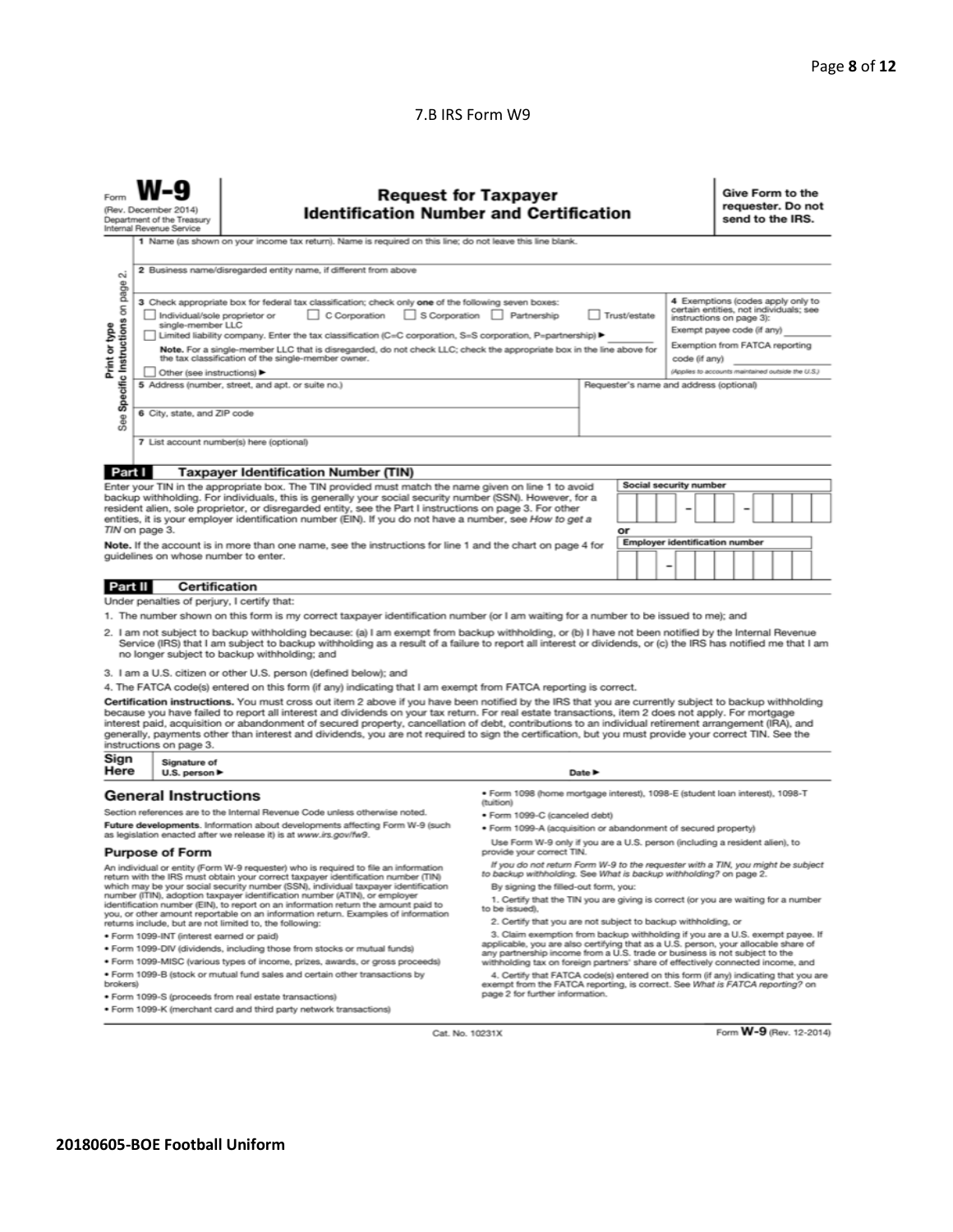#### **ATTACHMENT 7.C – Attestation Re Personnel**

## **ATTESTATION RE PERSONNEL USED IN CONTRACT PERFORMANCE**

| CONTRACTOR LEGAL ENTITY NAME:                                          |  |
|------------------------------------------------------------------------|--|
| FEDERAL EMPLOYER IDENTIFICATION NUMBER:<br>(or Social Security Number) |  |

**The Contractor, identified above, does hereby attest, certify, warrant and assure that the Contractor shall not knowingly utilize the services of an illegal immigrant in the performance of this Contract and shall not knowingly utilize the services of any subcontractor who will utilize the services of an illegal immigrant in the performance of this Contract, T.C.A. § 12-3-309.**

SIGNATURE & DATE:

*NOTICE: This attestation MUST be signed by an individual empowered to contractually bind the Contractor.*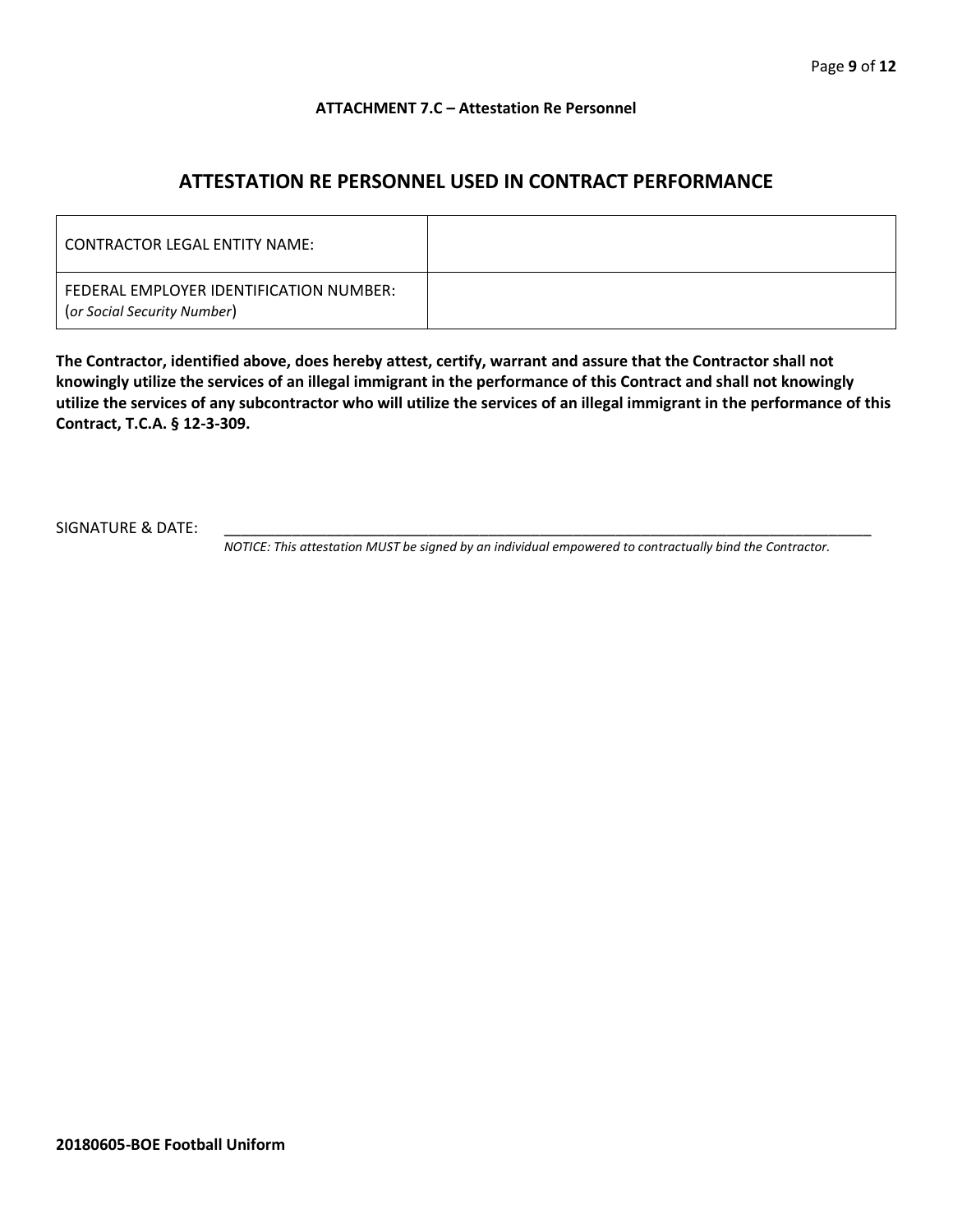#### **ATTACHMENT 7.D – Standard Terms & Conditions SUMNER COUNTY BOARD OF EDUCATION (SCS)**

#### **1. PREPARATION AND SUBMISSION OF BID.**

- **a.** Failure to examine any drawings**,** specifications, or instructions will be at the proposer's risk. Any deviation from the stated terms, conditions and specifications must be coordinated with and approved in writing by the SCS Purchasing Supervisor.
- **b.** ITB SUBMITTAL / SIGNATURE: Proposal shall give the full name and business address of the bidder. If the proposer is a corporation, the name shall be stated as it is in the corporate charter. Proposals must be signed in ink by the proposer's authorized agent. Unsigned proposals will be rejected. Proposals are to be sealed and the outside of the envelope is to reference the ITB number. The person signing the proposal must show their title, and if requested by SCS, must furnish satisfactory proof of his or her authority to bind his or her company in contract. Proposer understands that by submitting a proposal with an authorized signature, it shall constitute an offer to SCS. Proposals must be typewritten or in ink; otherwise they may not be considered. Purchase orders will be issued to the firm name appearing on the W9. Facsimile responses will not be considered.
- **c.** SCS is not responsible for any costs incurred by any vendor pursuant to the ITB. The vendor shall be responsible for all costs incurred in connection with the preparation and submission of its proposal.
- **d.** All proposers must be in compliance with T.C.A. § 62-6-119 at the time of proposal submission and provide evidence of compliance with the applicable provisions of the chapter before such proposal may be considered.
- **e.** Proposals are to be received in the location designated in the ITB no later than the specified date and time. Late submissions will NOT be opened or considered.
- **f.** No erasures permitted. Errors may be crossed out and corrections printed in ink or typewritten adjacent to error and must be initialed in ink by person signing the proposal.
- **g.** Specifications: Reference to available specifications shall be sufficient to make the terms of the specifications binding on the proposer. The use of the name of a manufacturer, or any special brand or make in describing an item does not restrict the proposer to that manufacturer or specific article, unless specifically stated. Comparable products of other manufacturers will be considered if proof of compatibility is contained in the proposal. Proposers are required to notify SCSs Purchasing Supervisor whenever specifications/procedures are not perceived to be fair and open. The articles on which the proposals are submitted must be equal or superior to that specified. Informative and Descriptive Literature: The proposer must show brand or trade names of the articles proposed, when applicable. It shall be the responsibility of the vendor, including vendors whose product is referenced, to furnish with the proposal such specifications, catalog pages, brochures or other data as will provide an adequate basis for determining the quality and functional capabilities of the product offered. Failure to provide this data may be considered valid justification for rejection of proposal.
- **h.** Samples: Samples of items when called for, must be furnished free of expense, and if not destroyed will, upon vendor's request within ten (10) days of proposal opening, be returned at the proposer's expense. Each sample must be labeled with the proposer's name, manufacturer's brand name and number, ITB number and item reference.
- **i.** Time of Performance: The number of calendar days in which delivery is to be made after receipt of order shall be stated in the proposal and may be a factor in making an award, price notwithstanding. If no delivery time is stated in the proposal, proposer agrees that delivery is to be made within two weeks (10 business days) of order.
- **j.** Transportation and delivery charges should be included in the price and be fully prepaid by the vendor to the destination specified in the ITB. Proposal prices shall include delivery of all items F.O.B. destination.
- **k.** New materials and supplies must be delivered unless otherwise specifically stated in the ITB.
- **l.** Alternate/multiple proposals will not be considered unless specifically called for in the ITB.
- **m.** Only proposals submitted on ITB forms furnished by SCS will be considered.
- **n.** By signing the ITB where indicated, the proposer agrees to strictly abide by all local, state and federal statutes and regulations. The proposer further certifies that this proposal is made without collusion or fraud.
- **o.** Error in Proposal. In case of error in the extension of prices in the proposal, the unit price will govern. Late submissions will NOT be opened or considered. Proposers are cautioned to verify their proposals before submission, as amendments received after the ITB deadline will not be considered. No proposal shall be altered, amended or withdrawn after opening. After proposal opening, a proposer may withdraw a proposal only when there is obvious clerical error such as a misplaced decimal point, or when enforcement of the proposal would impose unconscionable hardship due to an error in the proposal resulting in a quotation substantially below the other proposals received. Proposal withdrawals will be considered only upon written request of the proposer.

#### **20180605-BOE Football Uniform**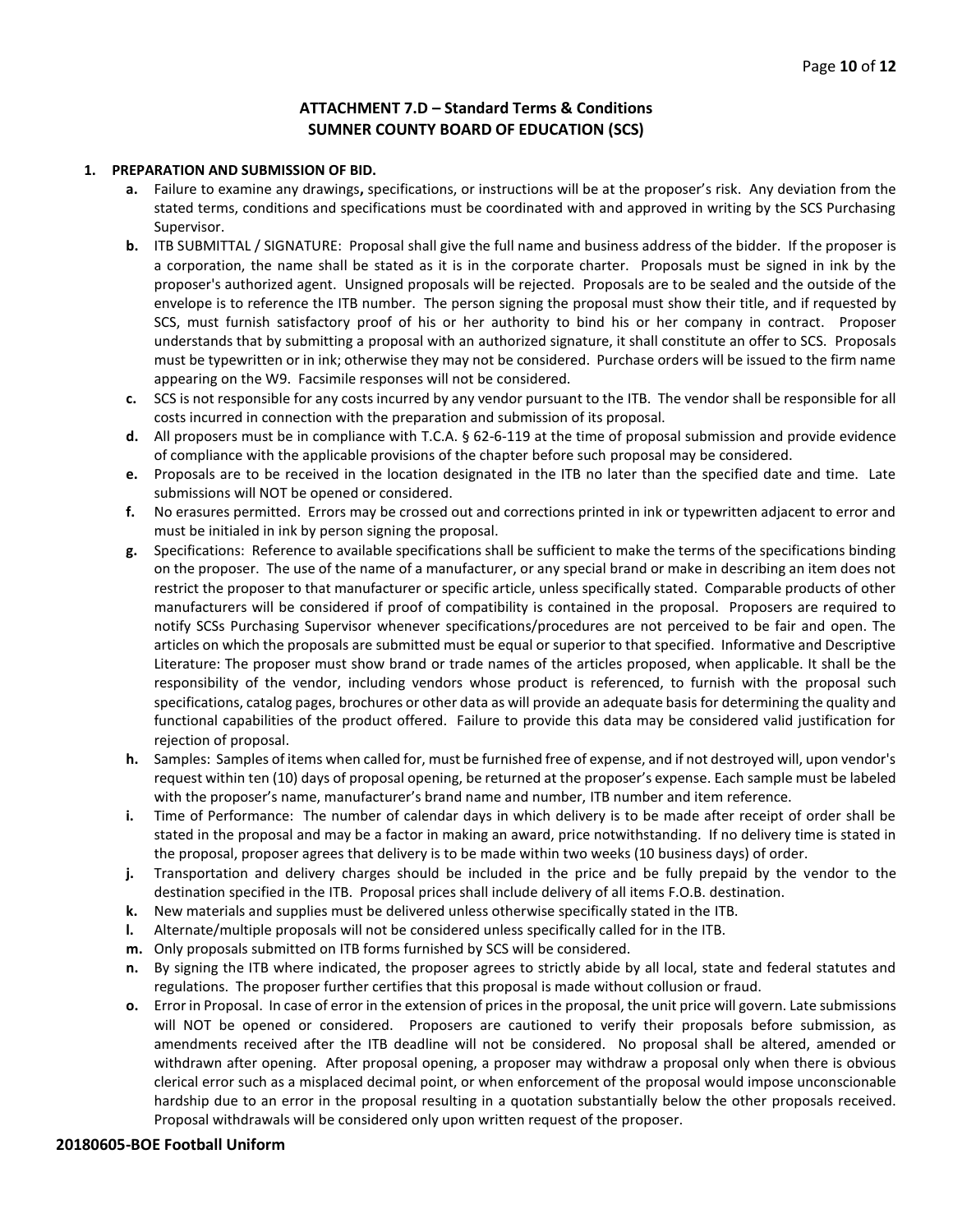- **2. OPEN RECORDS.** In order to comply with the provisions of the Tennessee Open Records Act, all proposals will be publicly opened and are subject to public inspection after the award upon written request. Proposers may be present at ITB opening. Summary information will be posted the SCS website, www.sumnerschools.org under the Invitation to Bid link.
- **3. ACCEPTANCE AND AWARD.** SCS reserves the right to reject any and all proposals and to waive any informality in proposals and, unless otherwise specified by the proposers to accept any item in the proposal. Action to reject all proposals shall be taken for unreasonably high prices, errors in the bid documents, cessation of need, unavailability of funds, or any other reason approved by SCS.
	- **a.** Contracts and purchases will be made with the lowest, responsive, responsible, qualified proposer. The quality of the articles to be supplied, their conformity with the specifications, their suitability to the requirements of the Institution, cash discount offered, and the delivery terms will be taken into consideration.
	- **b.** Any deviation from these stated terms, specifications and conditions must be coordinated with and approved in writing by the Purchasing Supervisor.
	- **c.** Prices quoted on the response (if any) are to be considered firm and binding until the said equipment, supplies or services are in the possession of SCS.
	- **d.** SCS reserves the right to order more or less than the quantity listed in the proposal.
	- **e.** If a proposal fails to state a time within which a proposal must be accepted, it is understood and agreed that SCS shall have ninety (90) days to accept.
	- **f.** No purchase or contract is authorized or valid until the issuance of a SCS purchase order in accordance with SCS policy. No SCS employee is authorized to purchase equipment, supplies or services prior to the issuance of such a purchase order.
	- **g.** The contract may not be assigned without written SCS consent.
	- **h.** If the appropriate space is marked on the ITB, other Institutions (such as State, Local and/or Public Agencies) may purchase off the contract during the same period as SCS.
	- **i.** The awarded proposer will be required to post a performance and payment bond in the amount of 25% of the contract price if it exceeds \$100,000 as stated by T.C.A. §12-4-201.
	- **j.** If the project cost is in excess of \$25,000 a performance bond must be secured by the requesting part in an amount equal to the market improvement value.
- **4. PAYMENT**. Payment terms must be specified in the proposal, including any discounts for early payment. Partial payments will not be approved unless justification for such payment can be shown. Terms will be NET 30 days. Payment will not be made until the conditions and specifications of the ITB are inspected and approved as conforming by persons appointed by SCS.
- **5. DEFAULT OF SELECTED VENDOR.** In case of vendor default, SCS may procure the articles or services from other sources and hold the defaulting vendor responsible for any resulting cost. If the awarded vendor violates any terms of their proposal, the contract, SCS policy or any law, they may be disqualified from submitting proposals for a period of two years for minor violations or longer for major violations. Proposals from disqualified bidders will not be accepted during the period of disqualification.
- **6. INSPECTION OF PURCHASES.** Articles received which are not equivalent will not be accepted and will be picked up by the vendor or returned to vendor, shipping charges collect. SCS shall have a reasonable period in which to inspect and accept or reject materials without liability. If necessity requires SCS to use nonconforming materials, an appropriate reduction in payment may be made.
- **7. TAXES.** SCS is tax exempt; do not include taxes in quotation. Vendors making improvements or additions to or performing repair work on real property for SCS are liable for any applicable sales or use tax on tangible personal property used in connection with the contract or furnished to vendors by the state for use under the contract.
- **8. NONDISCRIMINATION.** SCS is an equal opportunity employer. SCS and bidder agree to comply with Titles VI and VII of the Civil Rights Act of 1964, Title IX of the Education Amendments of 1972, Section 504 of the Rehabilitation Act of 1973, Executive Order 11,246, the Americans with Disabilities Act of 1990 and the related regulations to each. Each party assures that it will not discriminate against any individual including, but not limited to employees or applicants for employment and/or students, because of race, religion, creed, color, sex, age, disability, veteran status or national origin. In the event that any claims should arise with regards to violations of any such local, state or federal law, statues, rule or regulations, the vendor will indemnify and hold SCS harmless for any damages, including court costs or attorney fees, which might be incurred.

#### **20180605-BOE Football Uniform**